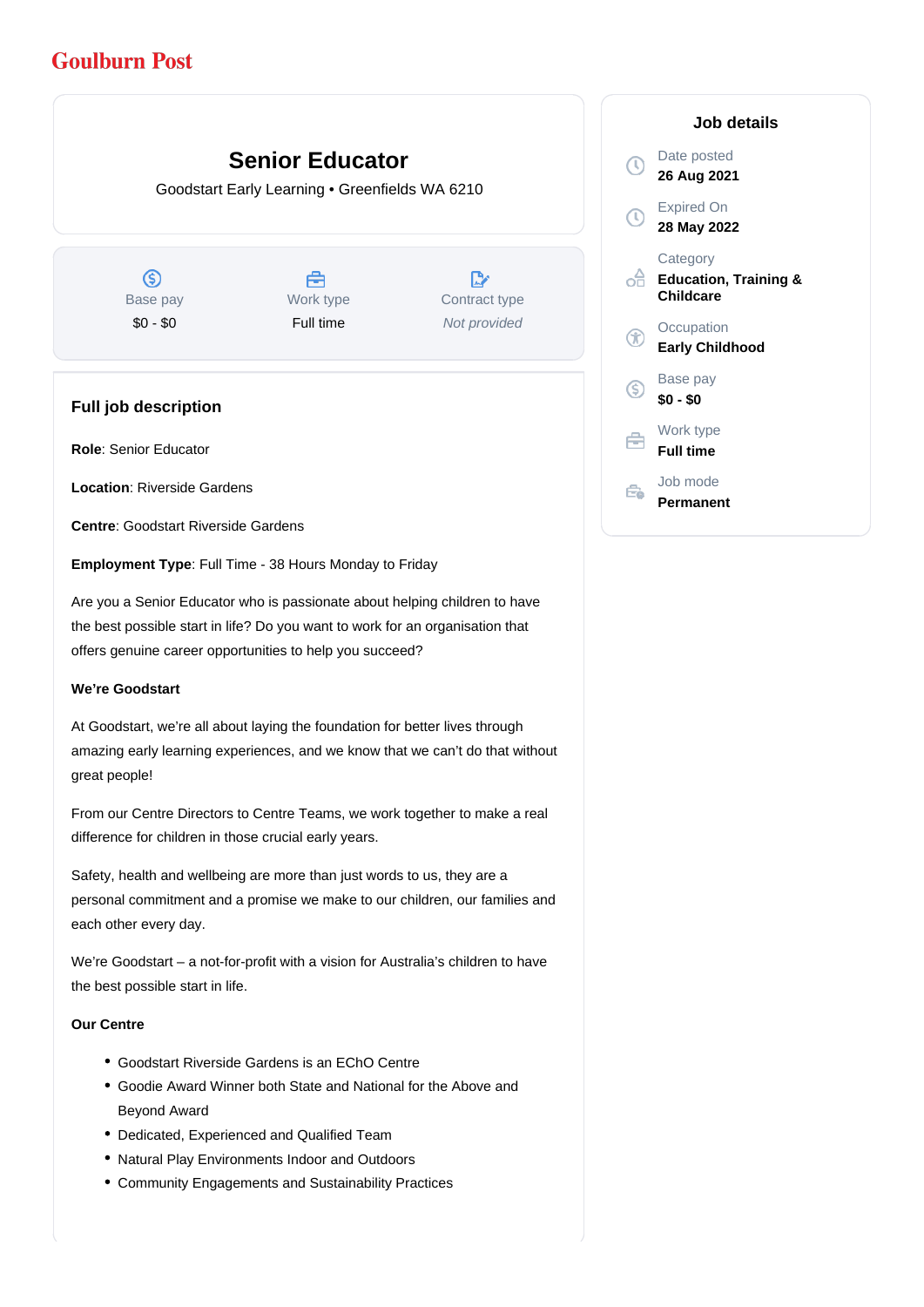# **Your Impact**

As a Senior Educator at Goodstart Riverside Gardens, your responsibilities include leading and mentoring your room Team to develop and deliver high quality and inclusive play based educational programs aligning with the Early Years Learning Framework and National Quality Standards. Working alongside our friendly and supportive Centre Leadership Team you observe, review and continuously improve the educational programs on offer to children ensuring the best outcomes.

#### **You'll help achieve this by**

- Holding a Diploma in Early Childhood Education (ACECQA recognised qualifications)
- Having a Strong knowledge of the Early Years Learning Framework and National Quality Standards
- Demonstrating exceptional knowledge of safety and wellbeing
- Being a passionate educator who is driven by a desire to provide quality learning experiences
- Evidencing experience in a Senior Educator role/Leadership Skills
- Planning and implementing innovative and high-quality educational programs for each individual child
- Leading, mentoring and supporting a team of passionate Educators within your room

## **Why choose Goodstart?**

There are so many reasons to join the Goodstart family. Let's start with the benefits!

- Better pay you'll get at least 3% above the award rate, increasing to 5% by 2024
- Paid professional development we offer a range of opportunities to grow your skills and your career
- Wellbeing focus you'll get two extra days off per year. And our dedicated wellbeing program will ensure you get the support you need, when you need it most
- Additional leave you'll have the option to purchase extra leave for even greater work life balance
- 4 weeks paid parental leave increasing to 6 weeks from December 2023
- Retail and childcare discounts you'll save money on insurance, travel and technology, and get 50% discount off your childcare gap fees

## **You'll also love:**

- Centre support dedicated support and guidance on a range of topics, such as safety, teaching and inclusion, delivered face to face or virtually by our centre support team
- Security and stability with over 670 centres across Australia, you'll